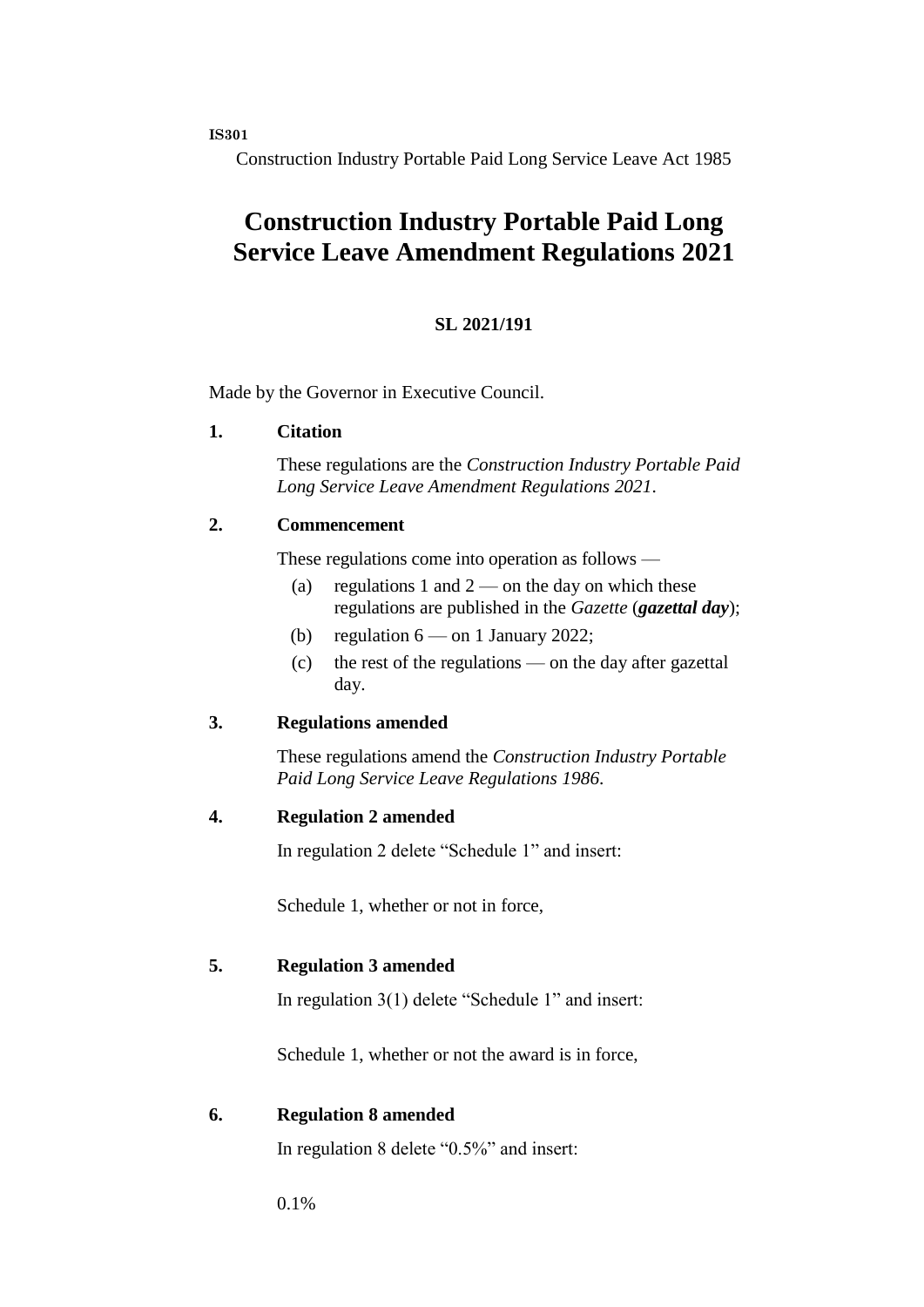### **7. Schedule 1 replaced**

Delete Schedule 1 and insert:

### **Schedule 1 — Prescribed awards and classifications of work**

[r. 2 and 3]

**Division 1 — Awards under the** *Fair Work Act 2009* **(Commonwealth) and awards given continuing effect under the** *Fair Work (Transitional Provisions and Consequential Amendments) Act 2009* **(Commonwealth)**

| <b>Item</b> | <b>Prescribed awards</b>                                                                               | <b>Exceptions, conditions</b><br>and limitations                                            |
|-------------|--------------------------------------------------------------------------------------------------------|---------------------------------------------------------------------------------------------|
| 1.          | Aluminium Industry<br>Award 2020                                                                       |                                                                                             |
| 2.          | Asphalt Industry Award 2020                                                                            |                                                                                             |
| 3.          | Australian Workers' Union<br>Asphalt and Bitumen Industry<br>(WA) Award 1988                           |                                                                                             |
| 4.          | Australian Workers' Union<br><b>Construction and Maintenance</b><br>Award 1989                         |                                                                                             |
| 5.          | Australian Workers' Union<br><b>Construction and Maintenance</b><br>(Consolidated) Award 1987          |                                                                                             |
| 6.          | Australian Workers' Union<br>Construction, Maintenance and<br>Services (W.A. Government)<br>Award 1984 | Limited to temporary<br>employees in receipt of an<br>industry allowance under the<br>award |
| 7.          | AWU Geomembrane and<br>Geotextile Installation<br>Award 1989                                           |                                                                                             |
| 8.          | <b>Bitumen Spraying Services</b><br>Award 1985                                                         |                                                                                             |
| 9.          | <b>Building and Construction</b><br>General On-site Award 2020                                         |                                                                                             |
| 10.         | Dredging Industry Award 2020                                                                           |                                                                                             |
| 11.         | Drilling and Exploration<br>Industry (AWU) Award 1998                                                  |                                                                                             |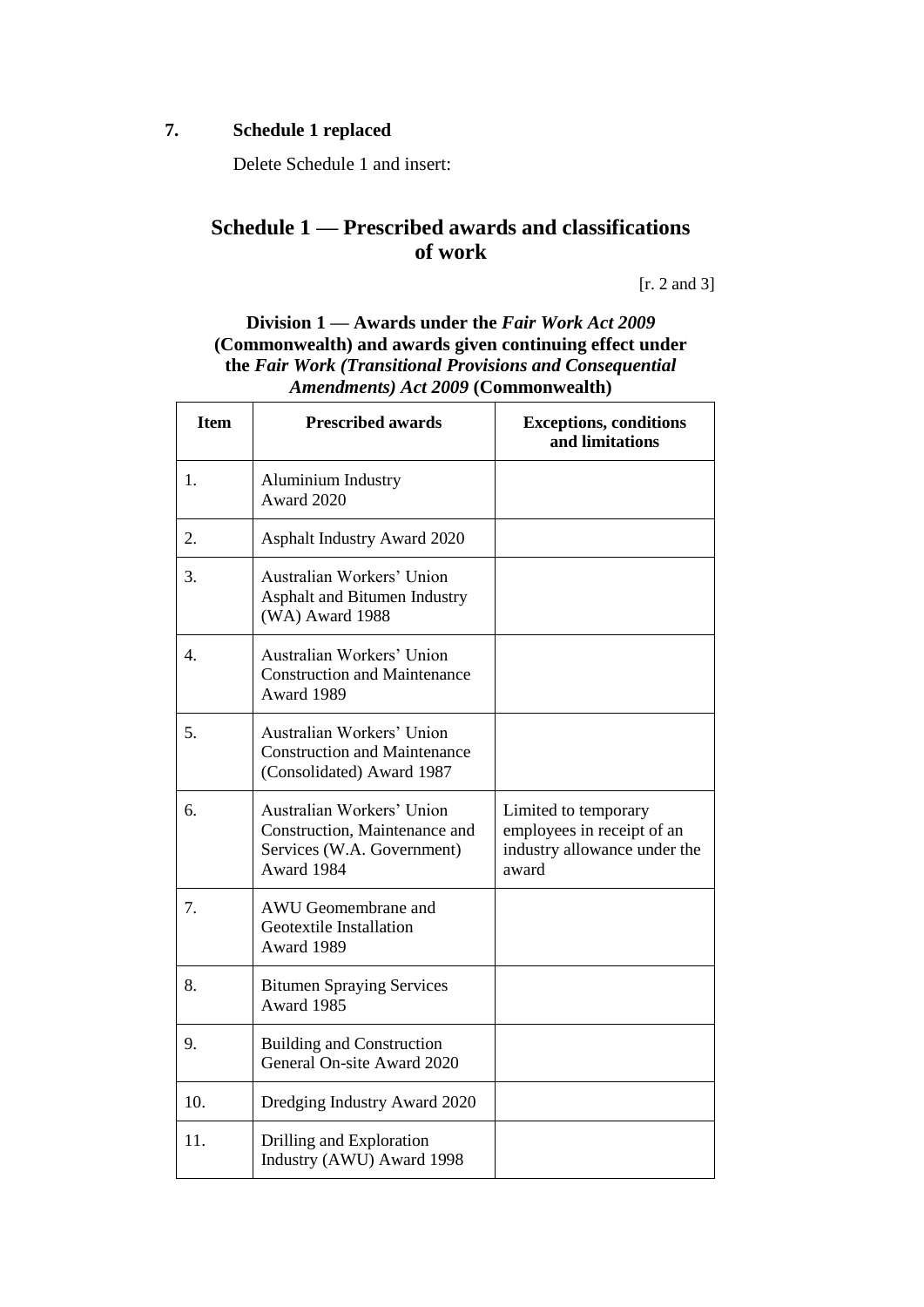| <b>Item</b> | <b>Prescribed awards</b>                                                        | <b>Exceptions, conditions</b><br>and limitations                                                                       |
|-------------|---------------------------------------------------------------------------------|------------------------------------------------------------------------------------------------------------------------|
| 12.         | Electrical, Electronic and<br><b>Communications Contracting</b><br>Award 2020   |                                                                                                                        |
| 13.         | Gardening and Landscaping<br>Services Award 2020                                |                                                                                                                        |
| 14.         | Joinery and Building Trades<br>Award 2020                                       |                                                                                                                        |
| 15.         | Manufacturing and Associated<br><b>Industries and Occupations</b><br>Award 2020 |                                                                                                                        |
| 16.         | Mining Industry Award 2020                                                      |                                                                                                                        |
| 17.         | Mobile Crane Hiring<br>Award 1990                                               |                                                                                                                        |
| 18.         | Mobile Crane Hiring<br>Award 2020                                               |                                                                                                                        |
| 19.         | National Building and<br><b>Construction Industry</b><br>Award 1990             |                                                                                                                        |
| 20.         | Pest Control Industry<br>Award 2020                                             |                                                                                                                        |
| 21.         | Plumbing and Fire Sprinklers<br>Contracting Award 2020                          |                                                                                                                        |
| 22.         | Plumbing Industry (Qld and<br>W.A.) Award 1979                                  |                                                                                                                        |
| 23.         | Professional Divers'<br>Award 1988                                              |                                                                                                                        |
| 24.         | Professional Diving Industry<br>(Industrial) Award 2020                         |                                                                                                                        |
| 25.         | Sprinkler Pipe Fitters'<br>Award 1975                                           |                                                                                                                        |
| 26.         | <b>Telecommunications Services</b><br>Award 2020                                | Limited to employees in the<br>classification structure A.1.3<br><b>Technical Stream in</b><br>Schedule A of the award |
| 27.         | <b>Transport Workers Spraypave</b><br>Pty Ltd Award 1990                        |                                                                                                                        |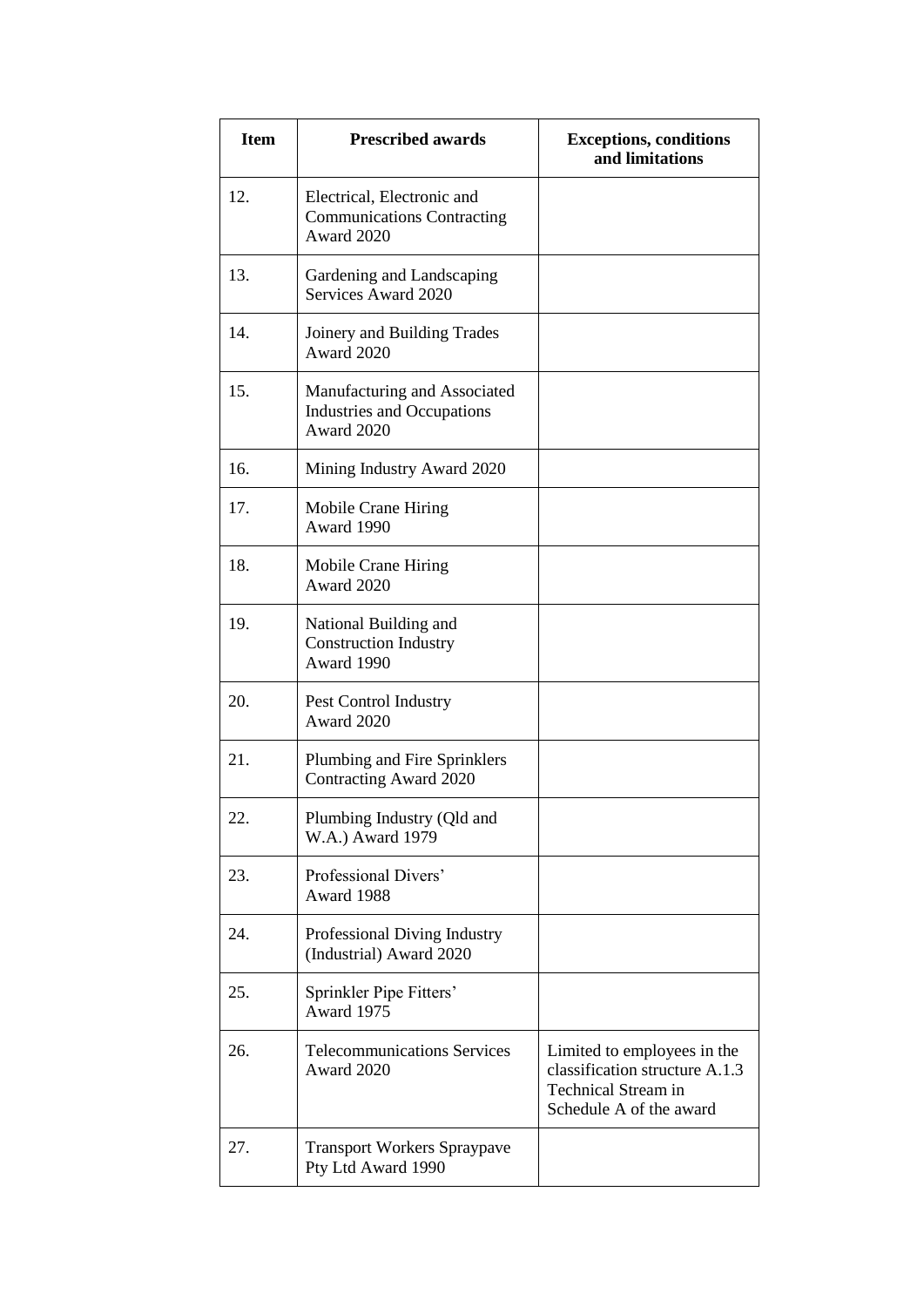| Item | <b>Prescribed awards</b>                                  | <b>Exceptions, conditions</b><br>and limitations |
|------|-----------------------------------------------------------|--------------------------------------------------|
| 28   | Western Australian Civil<br><b>Contracting Award 1998</b> |                                                  |

## **Division 2 — Awards under the** *Industrial Relations Act 1979*

| <b>Item</b> | <b>Prescribed awards</b>                                                                                      | <b>Exceptions, conditions</b><br>and limitations                                                         |
|-------------|---------------------------------------------------------------------------------------------------------------|----------------------------------------------------------------------------------------------------------|
| 1.          | Air Conditioning and<br><b>Refrigeration Industry</b><br>(Construction and Servicing)<br>Award No. 10 of 1979 |                                                                                                          |
| 2.          | <b>Building Trades Award 1968</b>                                                                             |                                                                                                          |
| 3.          | <b>Building Trades (Construction)</b><br>Award 1987                                                           |                                                                                                          |
| 4.          | <b>Building Trades (Government)</b><br>Award 1968                                                             | Limited to temporary<br>employees                                                                        |
| 5.          | Earth Moving and Construction<br>Award                                                                        |                                                                                                          |
| 6.          | <b>Electrical Contracting Industry</b><br>Award R 22 of 1978                                                  |                                                                                                          |
| 7.          | <b>Electrical Trades (Security</b><br>Alarms Industry) Award 1980                                             |                                                                                                          |
| 8.          | <b>Electronics Industry Award</b><br>No. A22 of 1985                                                          |                                                                                                          |
| 9.          | Engine Drivers' (Building and<br><b>Steel Construction) Award</b><br>No. 20 of 1973                           |                                                                                                          |
| 10.         | <b>Engineering Trades</b><br>(Government) Award, 1967<br>Award Nos. 29, 30 and 31<br>of 1961 and 3 of 1962    | Limited to temporary<br>employees in receipt of an<br>allowance for construction<br>work under the award |
| 11.         | Foremen (Building Trades)<br>Award 1991                                                                       |                                                                                                          |
| 12.         | <b>Furniture Trades Industry</b><br>Award                                                                     | Limited to cabinet making<br>and flooring covering                                                       |
| 13.         | Gate, Fence and Frames<br>Manufacturing Award                                                                 |                                                                                                          |
| 14.         | Industrial Spraypainting and<br>Sandblasting Award 1991                                                       |                                                                                                          |